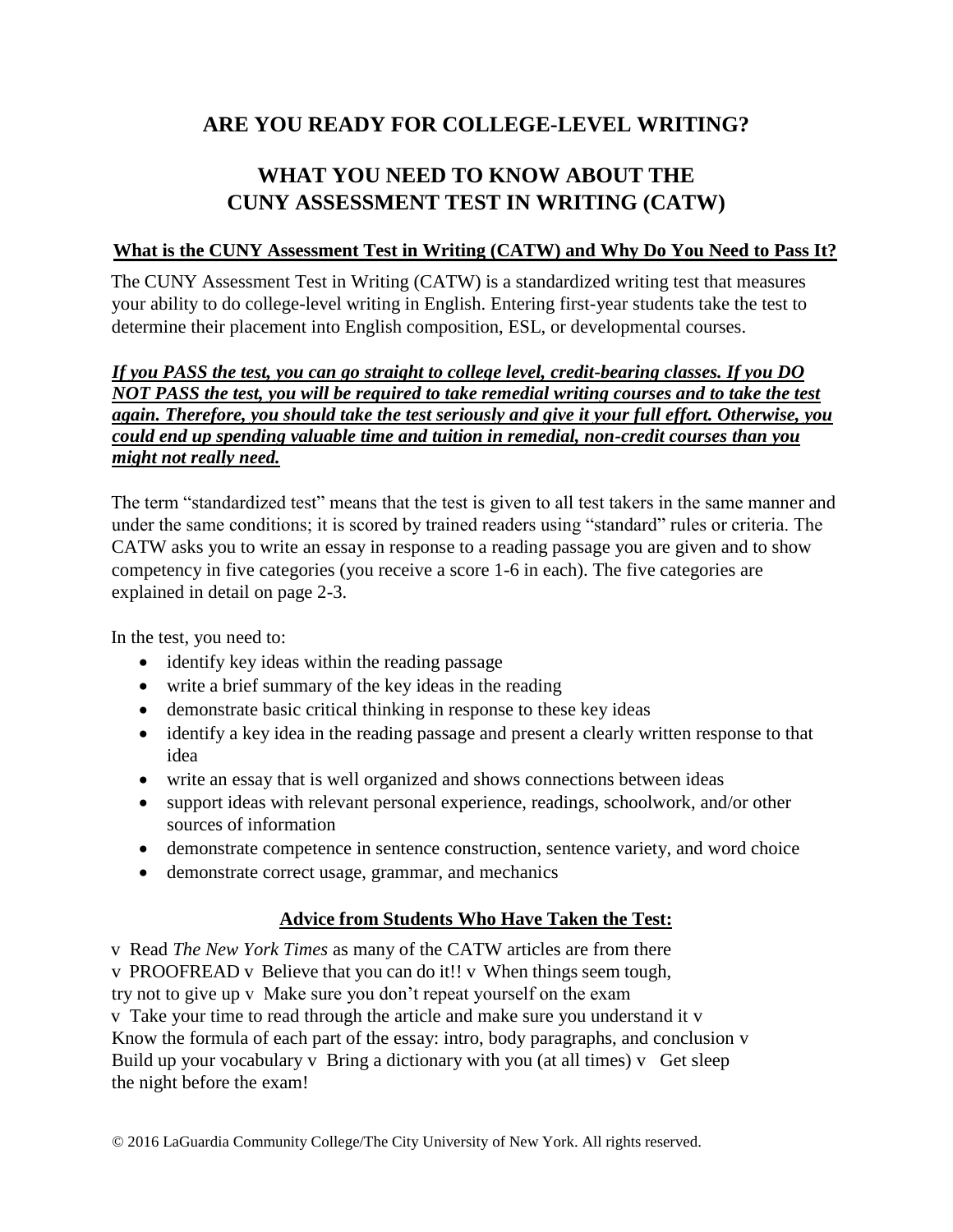## **UNDERSTANDING THE CATW**

#### **The writing directions for all CATW exams are the same:**

Read the passage above and write an essay responding to the ideas it presents. In your essay, be sure to summarize the passage in your own words, stating the author's most important ideas. Develop your essay by identifying one idea in the passage that you feel is especially significant, and explain its significance. Support your claims with evidence or examples drawn from what you have read, learned in school, and/or personally experienced.

Remember to review your essay and make any changes or corrections that are needed to help your reader follow your thinking. You will have 90 minutes to complete your essay.

## **THE FIVE SCORING CATEGORIES**

The CATW graders score your exam in five different categories: Critical Response, Structure, Development, Sentence Structure/Word Choice, and Grammar. Each category is scored 1-6, with 6 as the highest possible score. *The scores from the first three categories (Critical Response, Structure, and Development) are then doubled*. Below is a guide to what each category entails.

|                | Category                 | What Does This Mean?                                                                                                                                                                                                                                                                                                                                                                                        |
|----------------|--------------------------|-------------------------------------------------------------------------------------------------------------------------------------------------------------------------------------------------------------------------------------------------------------------------------------------------------------------------------------------------------------------------------------------------------------|
|                | <b>Critical Response</b> | The grader assesses how well you understand this passage.<br>Also, the grader evaluates whether you completed the required<br>tasks: summarizing, discussing, responding to significant ideas,<br>and providing examples to support your response. Your<br>argument is crucial in this category. Express your own ideas<br>about the subject matter, rather than simply repeating the<br>author's opinions. |
| $\overline{2}$ | Development              | Here, the grader wants to see you fully explain your ideas. Do<br>not assume that your position is an obvious one. Your task is to<br>convince the reader through 2-3 body paragraphs with detailed<br>examples! Do this in dialogue with the text. This means that<br>you are constantly integrating ideas from the passage with<br>examples and ideas of your own.                                        |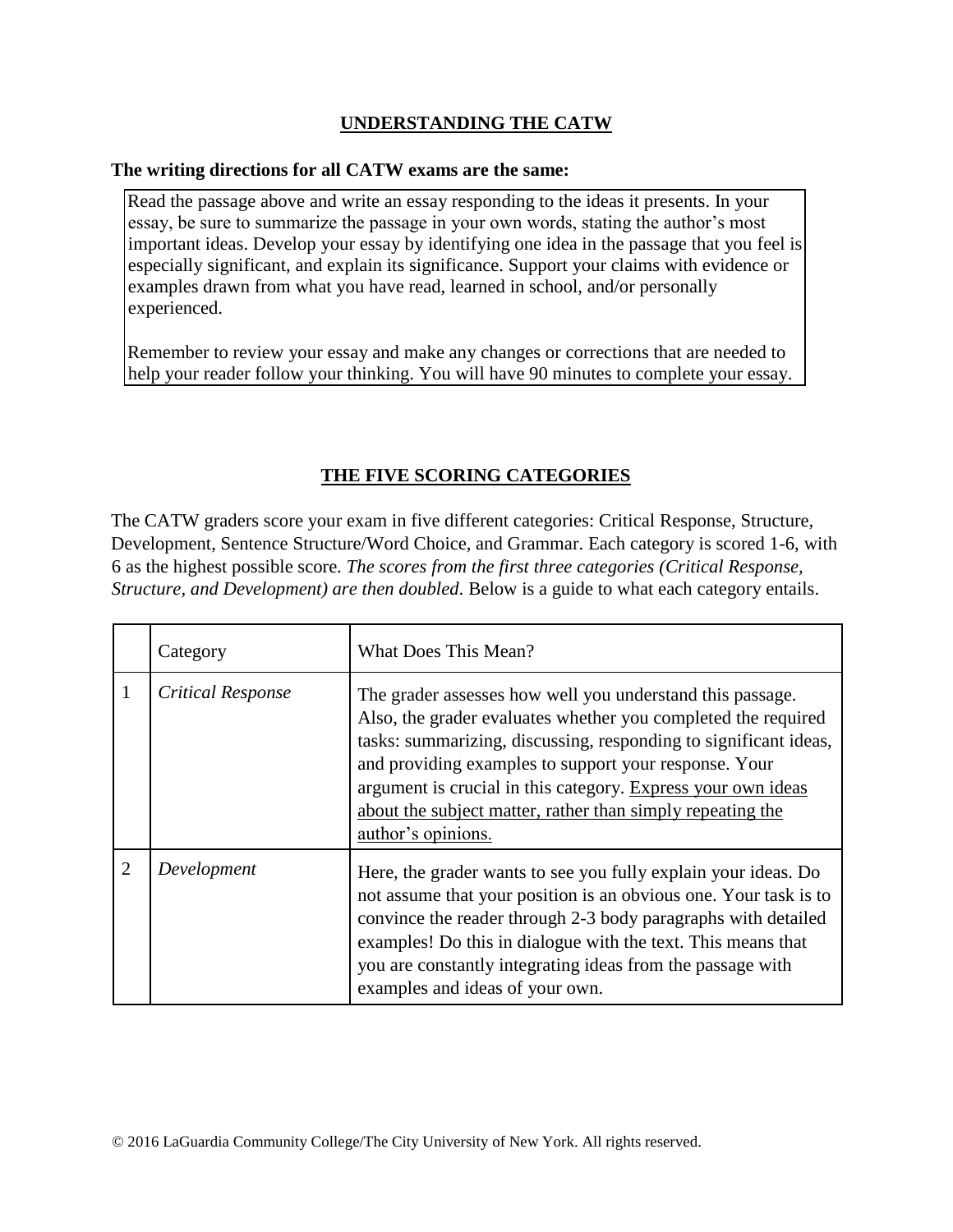| 3              | <i><u>Structure</u></i>                              | It's very important that you are clear and organized in<br>presenting your ideas. Your grader will be looking for a central<br>focus (or "thesis") and logical explanation of this main idea<br>through an essay with a clear introduction, body paragraphs,<br>and conclusion. Later in this handbook, we will practice using<br>transition words, which will help you make connections<br>between ideas. |
|----------------|------------------------------------------------------|------------------------------------------------------------------------------------------------------------------------------------------------------------------------------------------------------------------------------------------------------------------------------------------------------------------------------------------------------------------------------------------------------------|
| $\overline{4}$ | Language Use:<br>Sentences and Word<br>Choice        | Mix it up! Variety in your sentence structure and word choices<br>will help your score in this category.                                                                                                                                                                                                                                                                                                   |
| 5              | Language Use:<br>Grammar, Usage,<br><b>Mechanics</b> | Your sentences must be as clear as you can make them. For<br>example, subjects and verbs should agree; verb tense should be<br>consistent; correct punctuation is necessary. The stronger your<br>grammar skills, the higher your score will be in this category.                                                                                                                                          |

To repeat, the scores for categories 1, 2, and 3 above are each doubled. The scores for categories 4 and 5 are each counted once. This means that if you want to maximize your score, you should put extra effort into "critical response," "development," and "structure."

## **A Note on Reading the CATW Passage**

This test is in large part a test of your reading comprehension, so it always starts with a short reading that you'll be given at the start of the exam period. Know what to expect: a roughly 300word passage that often has a clearly stated thesis at the beginning, with examples, facts, and research to support this main idea. It is smart to spend 15 minutes reading and taking notes before you start to write. Look for examples, but more importantly, figure out what those examples illustrate. Always ask yourself: "Why does the author offer a particular story, quote, or statistic? What bigger point is s/he trying to prove?"

#### **Recommended CATW Essay structure:**

#### **The Introduction**

Your introduction will mainly consist of your **summary**. However, a strong introduction will attract the reader's attention (**hook**), summarize the piece, and end with your own **thesis**.  $Introduction = **HAT**$  $Hook + Author summary + (your)$  Thesis

The hook The first sentence of your introduction should grab (or "hook") your reader's attention. You want something short and simple that will make your essay stand out. Share a brief anecdote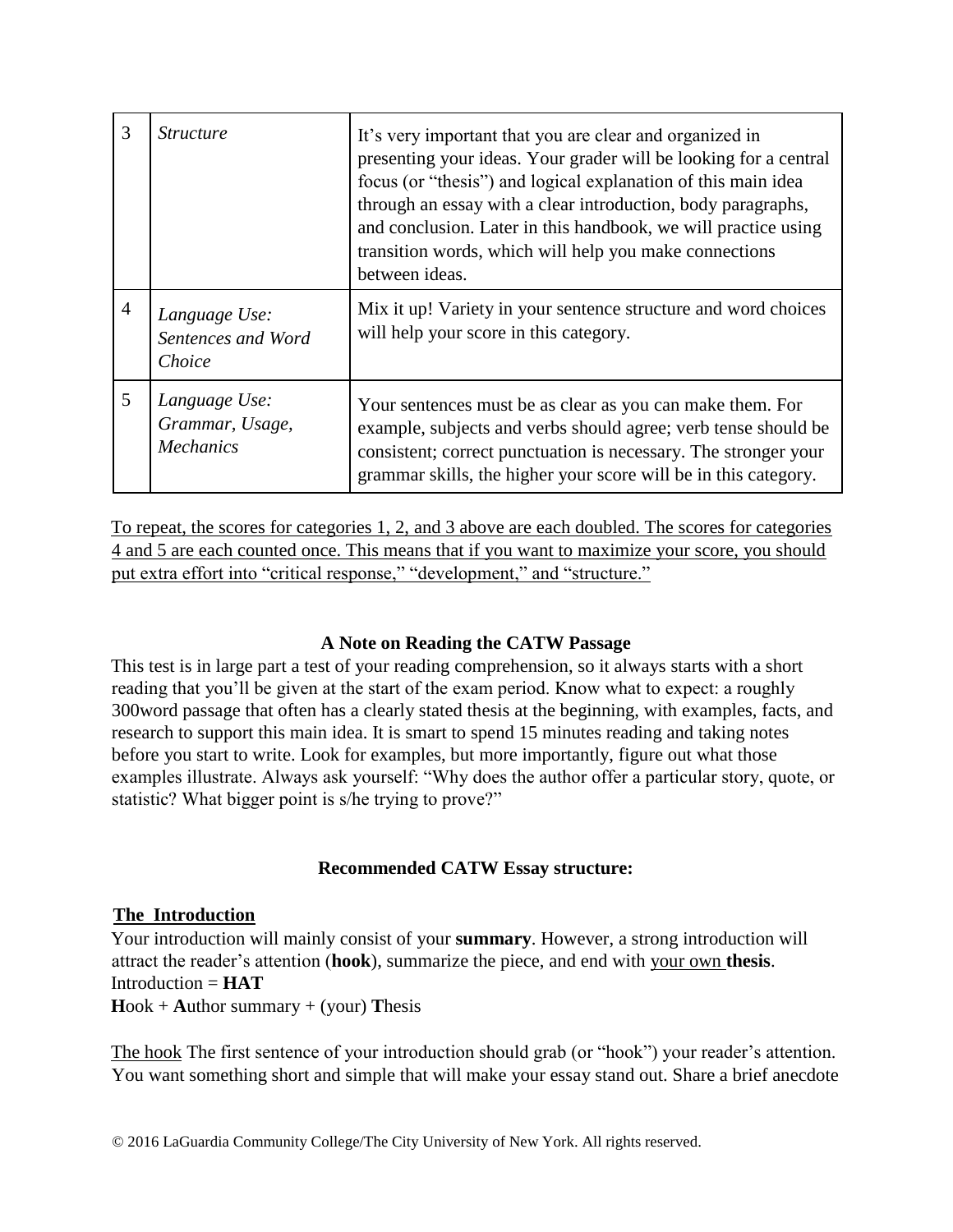or react in some way to what you have just read. (If you can't think of anything catchy on the spot, just skip this and go straight to the summary.)

## The summary

Present the title of the passage, the author's name, the author's thesis, and three or four main points the author uses to explain his or her thesis. Do not include your personal examples in a summary; save these for the body paragraphs.

## The thesis

In the summary, you should already have written down the author's thesis and supporting points. What follows next is your own thesis, which you can present at the very end of the introductory paragraph. Example*: I believe that...* 

## **Body paragraphs**

Body paragraphs are each composed of a topic sentence, supporting details, and a concluding sentence. For your CATW essay you need 2 or 3 body paragraphs. The main idea of the paragraph will be determined by your response to the author's ideas. (For instance, do you agree or disagree with the author's point? Why or why not?). Your supporting details will include your own examples and explanations, as well as how your ideas relate to the passage. In addition, provide a concluding sentence that gives your reader a sense that the paragraph is over. Weak, unfocused, or "thin" body paragraphs can hurt your score. Aim to write at least 6-8 sentences for each body paragraph.

## **There are 2 very important things to remember!**

- 1. You are asked to **DIRECTLY ADDRESS** ideas from the passage, which in fact means that you need to **QUOTE** and/or **PARAPHRASE** from the reading in every body paragraph.
- 2. You should use **TRANSITIONAL** words and phrases inside and between the paragraphs. Transitions show the relationships between ideas. They are like road signs in that they tell the reader in advance what direction you're heading, before you're suddenly or abruptly on a new road. (For instance: although, since, while, because, for, and, nor, but, yet, so, or, additionally, consequently, moreover, in addition, therefore, first of all, lastly, in conclusion, finally)

## **Conclusion**

You can soon breathe a sigh of relief, as you are nearing the finish line. Instead of simply reiterating the author's thesis and three main points, your conclusion can explain what you learned from the passage, how this information might influence you, potential solutions to the concerns brought up in the article, and the long-term effects of what the author discusses. A trick to remembering this:

Conclusion: **HAM** (**H**ow (article) **A**ffected **M**e)

## **NOW PLEASE READ THE FOLLOWING CATW ESSAY EXAMPLES CAREFULLY...**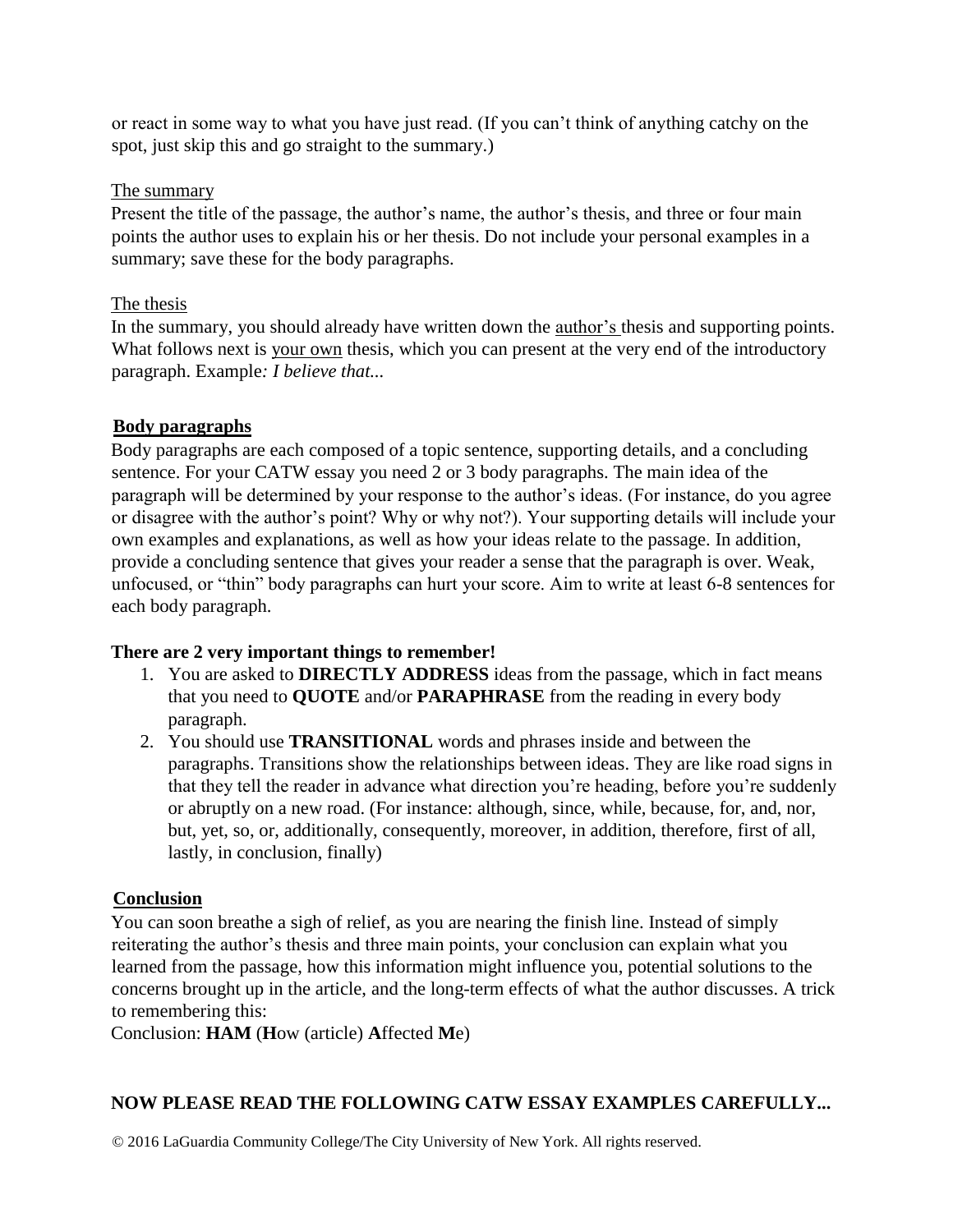#### **SAMPLE READING:**

#### **Assignment**

*Begin by reading the passage below*.

#### **Hype**

Advertisements are the most prevalent and toxic of the mental pollutants. From the moment your alarm sounds in the morning to the wee hours of late night TV, commercial pollution floods your brain at the rate of about three thousand marketing messages per day. Every day an estimated 12 billion display ads, 3 million radio commercials, and more than 200,000 TV commercials are dumped into North America's collective unconscious. The increase in commercial advertising has happened so steadily and relentlessly that we haven't quite woken up to the absurdity of it all. No longer are ads confined to the usual places: buses, billboards, stadiums. Anywhere your eyes can possibly come to rest is now a place that, in corporate America's view, can and ought to be filled with a logo or product message.

You fill your car with gas, and there's an ad on the nozzle. You wait for your bank machine to spit out money and an ad scrolls by in the little window. You drive through the countryside and the view of the wheat fields is broken at intervals by enormous billboards. Your kids watch Pepsi and Snickers ads in the classroom. A company called VideoCarte installs interactive screens on supermarket carts so that you can see ads while you shop. (A company executive calls the little monitors "the most powerful micromarketing medium available today.") There is nowhere to run. No one is exempt and no one will be spared. In the silent moments of my life, I often used to hear Beethoven's Ninth Symphony play in my head. Now I hear that kid singing the Oscar Meyer wiener song.

Excerpted from Kalle Lasn. "Hype," in *Signs of Life in the USA: Readings on Popular Culture for Writers,* 4th ed. Sonia Maasik & Jack Solomon, Eds. Boston: Bedford/St. Martin's, 2003. 217 220.

#### **Writing Directions**

Read the passage above and write an essay responding to the ideas it presents. In your essay, be sure to summarize the passage in your own words, stating the author's most important ideas. Develop your essay by identifying one idea in the passage that you feel is especially significant, and explain its significance. Support your claims with evidence or examples drawn from what you have read, learned in school, and/or personally experienced.

Remember to review your essay and make any changes or corrections that are needed to help your reader follow your thinking. You will have 90 minutes to complete your essay.

## **Next, you will read two sample student essays on "Hype." One is a passing essay the other one is not. Let's see if you can guess which is passing and which one is not...**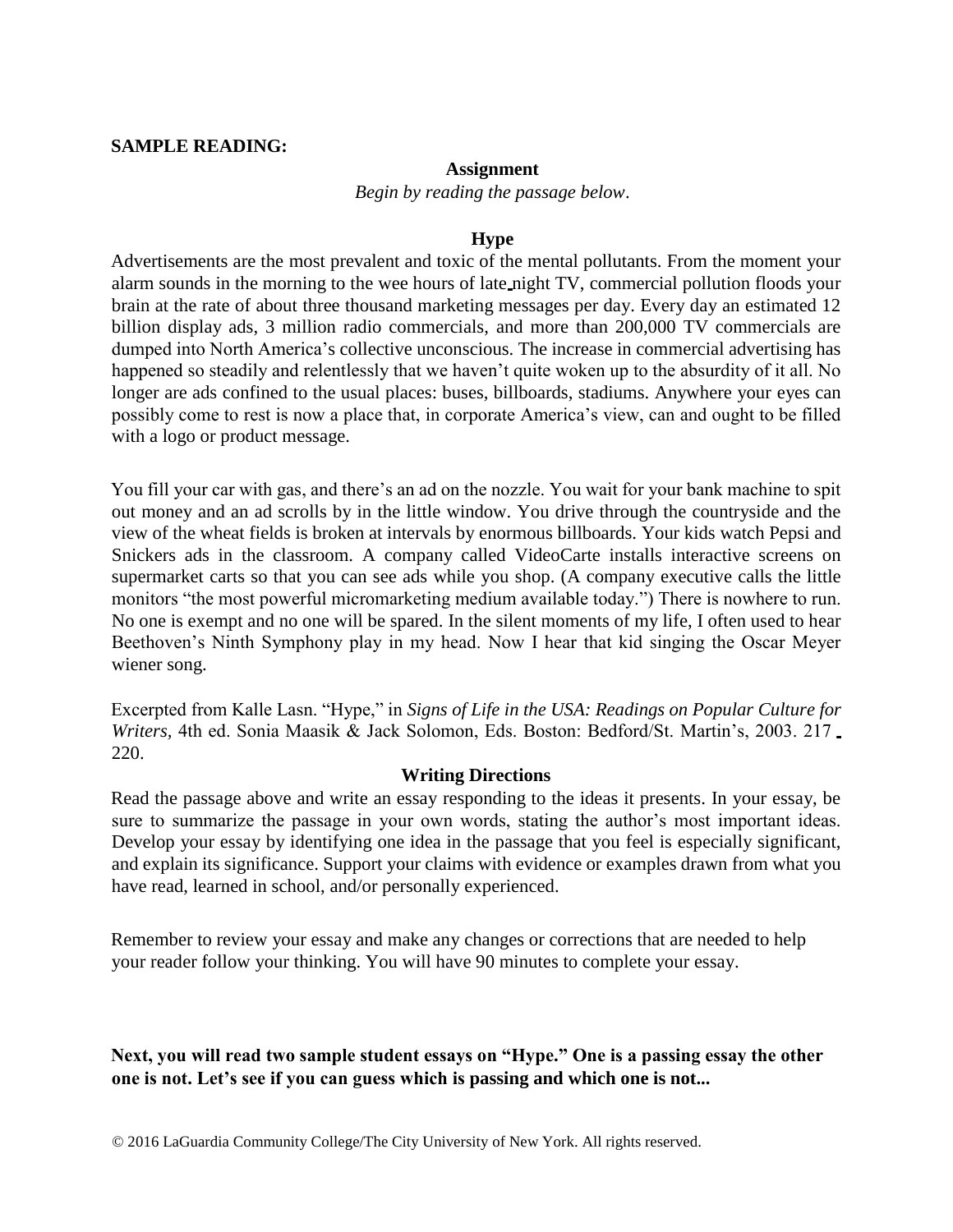#### **Paper #1**

In "Hype," Kalle Lasn speaks of the significant number of advertisements that people are exposed to today. He refers to then as "mental pollutants," implying that these ads ar taking over our minds and playing a significant role in the way we think. Although I agree that I see hundreds of ads everyday, I feel that they are, in some ways, necessary to our functioning in society.

When I sit down and turn on the television, there's a good chance many of the channels I flip through are showing a commercial for a new product, or a new movie, or a new T.V. series. Every ten minutes, the showing I'm watching goes into commercials for five minutes, in which time I may see five to ten different commercials. I don't always realize it when I'm watching T.V., but I recieve information about a lot of new things. I may learn about what hot new gadgets are available or about what kind of movies are showing in theatres. When I'm in the train or on the bus, there are ads within the cars, and also many can be seen outside through the window. Even when I'm on the internet, almost every website has ads by Goggle. I don't always immediately take not of the ad I see, by I remember seeing a video once that explained how an ad may just be looked upon and the image of which remains in our brains, affecting us psychologically. Thus ads are a significant in our lives.

Although it may be irritating to see an ad come on in the middle of your favorite show, the information supplied by that ad may not be available to you anywhere else. Corporations create ads to keep us updated on what is new. In a world where everyone is so busy working and studying, many people won't take the time to research and investigate what's new in the world. Ads keep us informed while we're busy doing more important things. Even if somebody's not looking for a specific item, they may see something in an ad that interests them, and may otherwise not know about it. Ads are they only ways for hundreds of millions of people to find out about something.

Kalle Lasn is right that ads are everywhere and play a significant role in our lives. Probably most of the ads we see won't be beneficial to us, but the concept of advertising is essential in our world for keeping people informed and for helping the economy.

PASSING? **YES** NO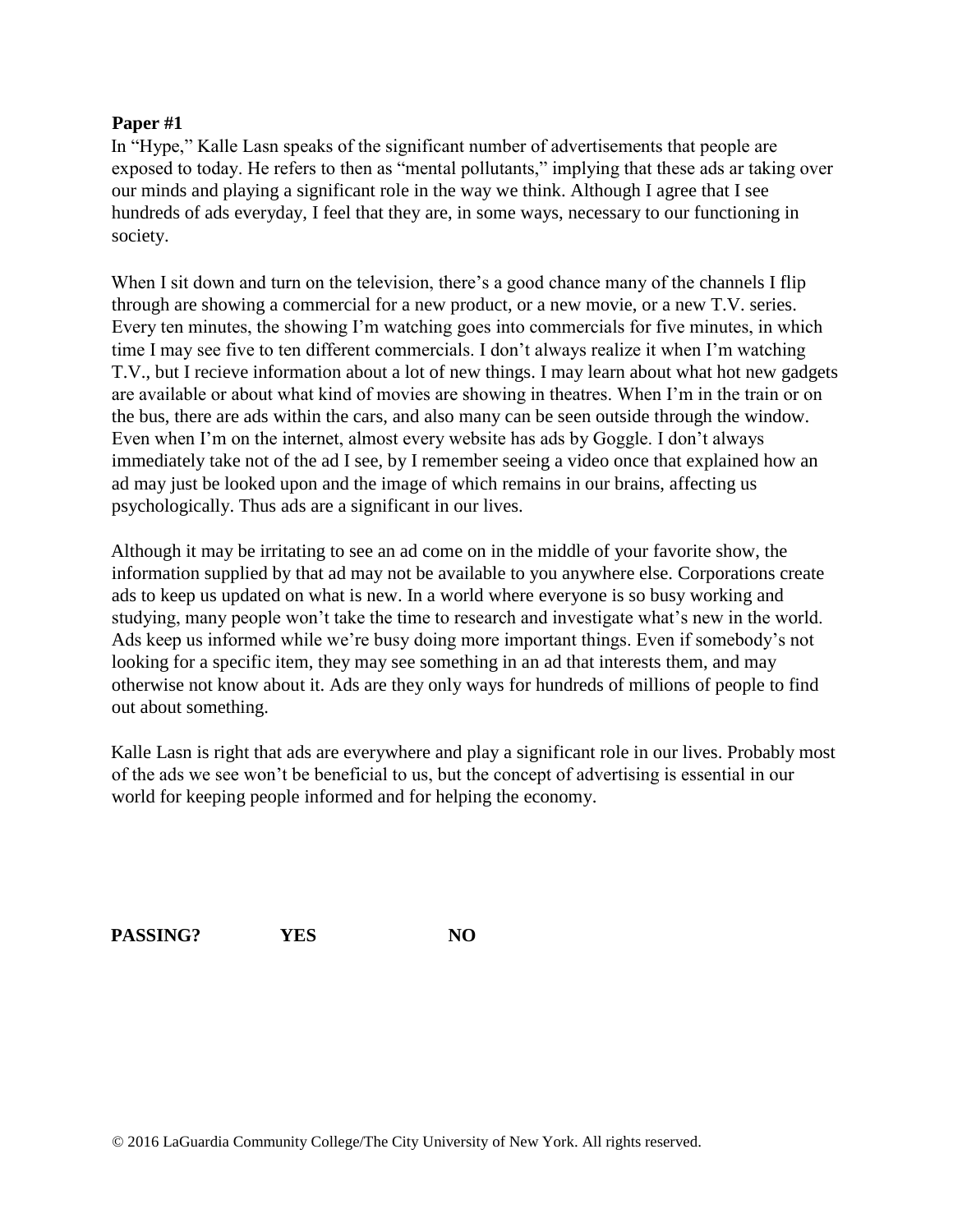#### **Paper #2**

I have read Kalle Lasn's opinions about how are advertisements forming part of human life. I think that his point of view is reflecting Advertisements like the most horrible thing that the company executive can do. However, I do not agree with him because from one way or another it helps companies to make more successful their duties and a busy society to be informed about what are companies offering?

First, all companies have something to offer specially if people are needing this. For instance, In the last month I knew two companies which had t close their services because they were lack of knowledge about Advertisements.

They had many things that people need, but nobody could buy anything because those pwople did not know about what they were offering. For this reason I believe that advertisements are very need in our everyday.

Secondly, I know that if someone wants information about something he or she has to be look for, but US is a country which has everyone too busy for that noone has time to be looking for. Now, everyone has the time to see those advertisements in usual places: buses, billboards and stadiums because people are interacting with those places everyday in their lives. For instance, people who use the bus to go to their jobs and come back home can see Advertisements on the Bus. Before I was coming to register at Hostos Community College I saw an advertisement on the bus which took all my attention. It said that Hostos has the Best programs for Nursing since I saw that information I cam to Hostos and registered for the next semester. For this reason I consider advertisements like something necessary for companies and our society.

Finally, I hope that you understand my opinions and ideas about why advertisements are very important for me and How this can help our society. If was a pleasure to share my opinios with you.

PASSING? YES NO

Find out the correct answer on the next page!

## **NOW IT'S YOUR TURN TO PRACTICE!! TAKING THIS PRACTICE TEST MAY IMPROVE YOUR CHANCES OF PASSING THE CATW.**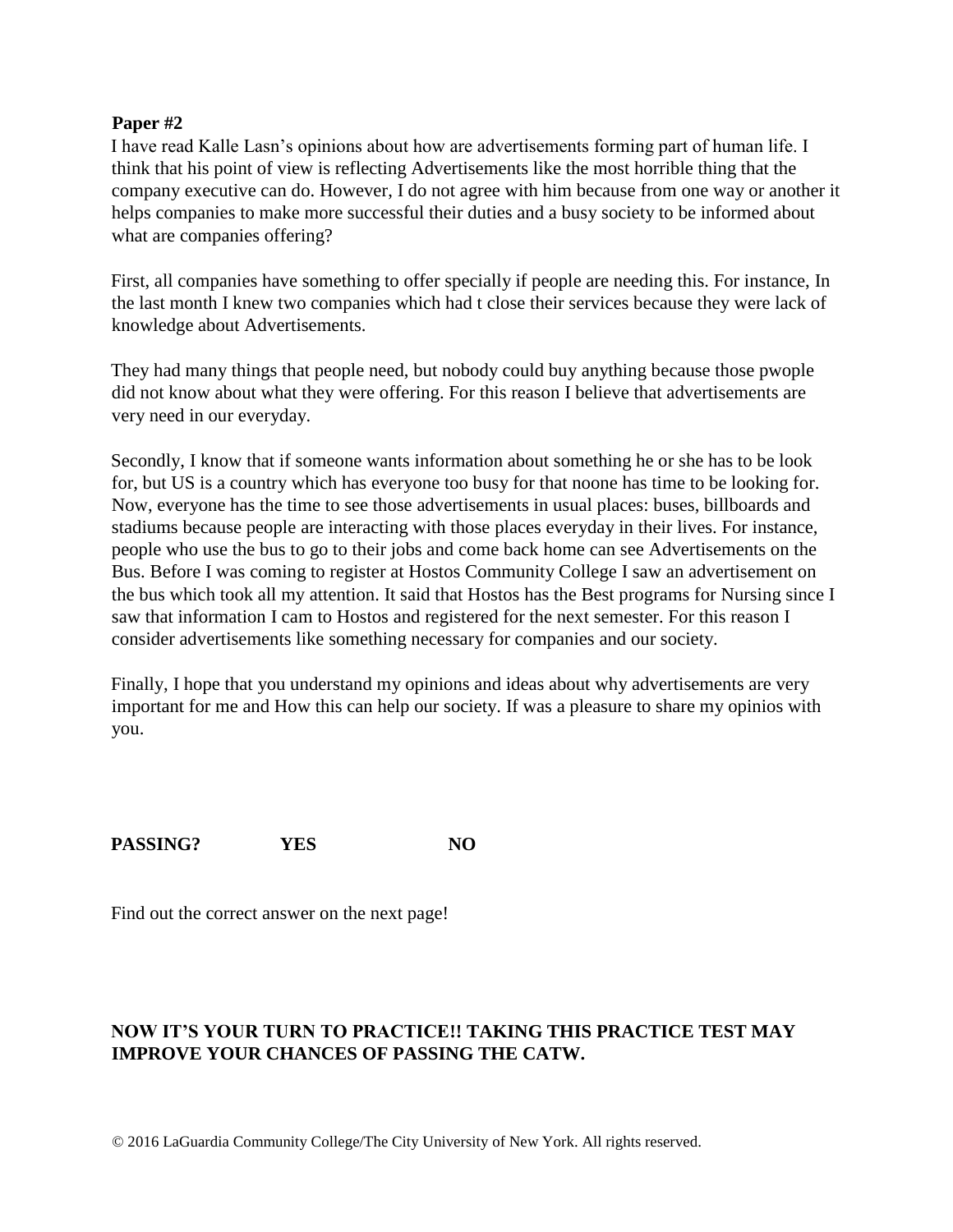(Student Essay #1 was a passing essay, Student Essay #2 was a failing essay).

## **CATW PRACTICE:**

#### **Please read the following passage:**

#### Excerpted from "**Let's Celebrate the Art of Clutter" by Dominique Browning** *The New York Times* **5/29/15**

We are in a collective, and most unfortunate, paroxysm of guilt and anxiety about stuff. We are being barraged with orders to pare down, throw away, de-clutter. Magazine covers advertise formulas for how to get rid of things (most of which involve buying new things for this purpose). Entire books (books we will soon enough be told to toss) cover the subject. Entire companies are being built on the backs of a neurosis that makes us believe that the process of shedding is complicated to the point of paralyzing.

I would like to submit an entirely different agenda, one that is built on love, cherishing and timelessness. One that acknowledges that in living, we accumulate. We love. We collect. We display. And over the course of a lifetime, we forage, root and rummage around in our stuff, because that is part of what it means to be human. We treasure.

Why on earth would we get rid of our wonderful things? It is time to celebrate the gentle art of clutter. We live, and we pick up things along the way: the detritus of adventure; the vessels of mealtimes; the books and music of a life of the mind; the pleasures of our daily romps through the senses.

These days, having moved several times in several years, I am still mourning the loss of a few things I ought never have given away. I am still overcome by object lust, from time to time. Go ahead, call me materialistic. I'll just wonder what you think you are made of.

There is a reason we talk about nesting. Next time you are out walking, take a close look at a nest. Nests are full of twigs, bits of fluff, string, moss and bark. Stuff birds take home, and fit to a shape that accommodates their lives. A home that is uniquely theirs, and uniquely beloved.

#### **Writing Directions**

Read the passage above and write an essay responding to the ideas it presents. In your essay, be sure to summarize the passage in your own words, stating the author's most important ideas. Develop your essay by identifying one idea in the passage that you feel is especially significant, and explain its significance. Support your claims with evidence or examples drawn from what you have read, learned in school, and/or personally experienced.

Remember to review your essay and make any changes or corrections that are needed to help your reader follow your thinking. You will have 90 minutes to complete your essay.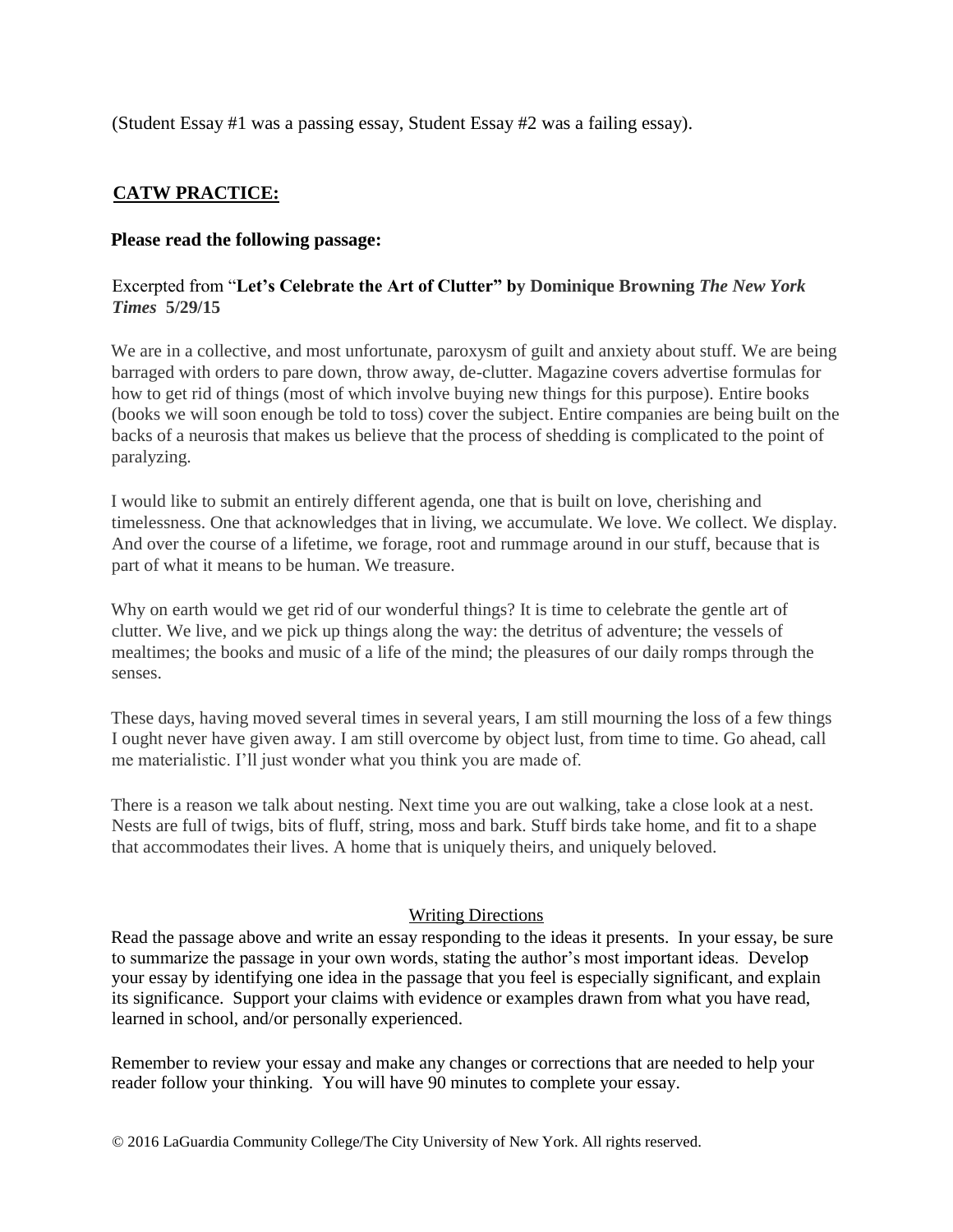Worksheet. Answer the following questions as best as you can. Then, on a separate sheet of paper, write a coherent, full essay based on your answers (give yourself 90 minutes to complete the essay):

1. What is the main argument that the author makes about "clutter"?

2. What examples and evidence does she use to support her claim?

3. What do you think about "clutter" based on your experience and the reading combined? Do you agree or disagree with the author's' main point? Explain why.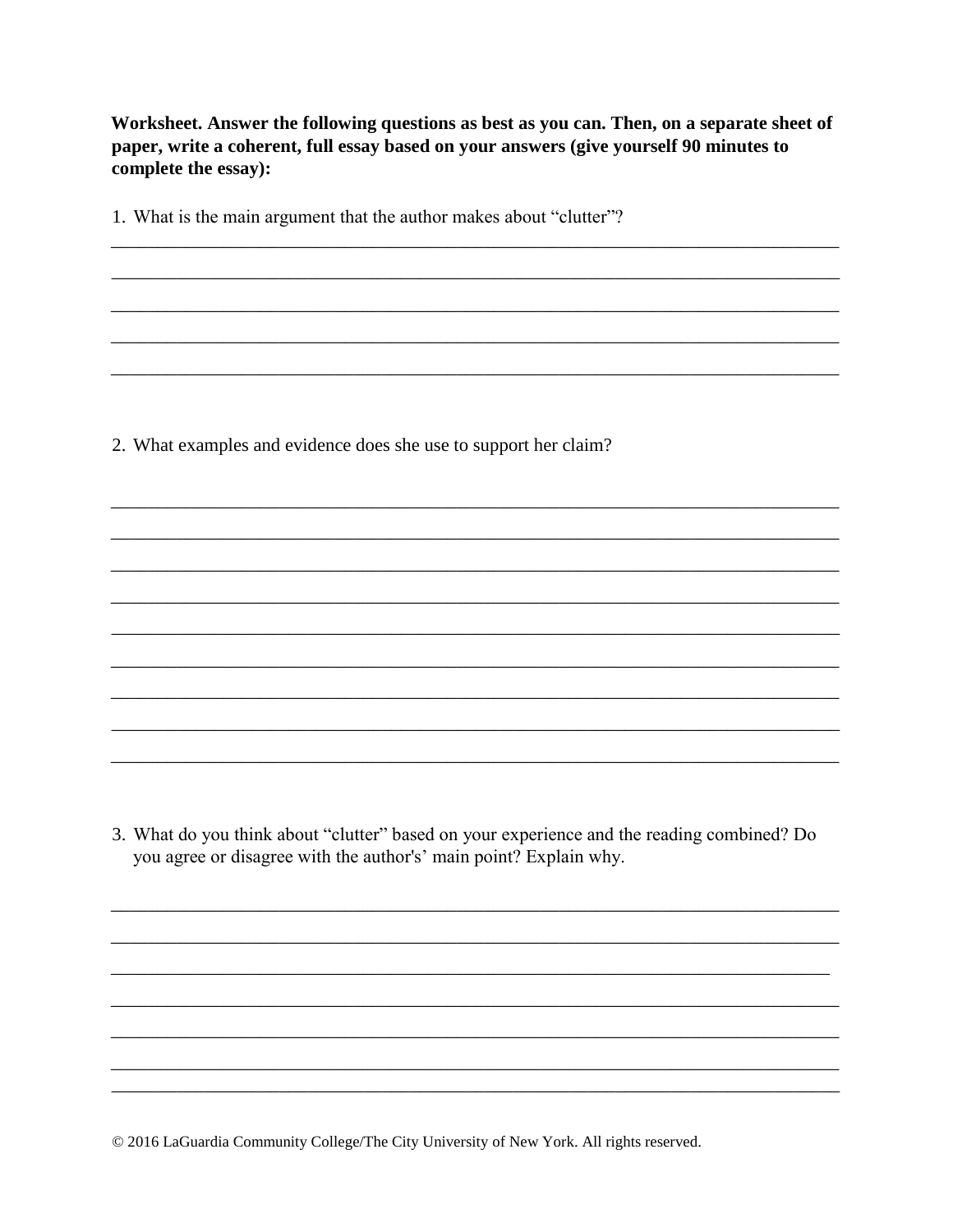4. Now give reasons that support your view:

Reason 1 ("I agree/disagree because"):

Evidence for Reason 1 ("for example"):

Reason 2 ("I agree/disagree because"):

Evidence for Reason 2 ("for example"):

© 2016 LaGuardia Community College/The City University of New York. All rights reserved.

 $\overline{\phantom{0}}$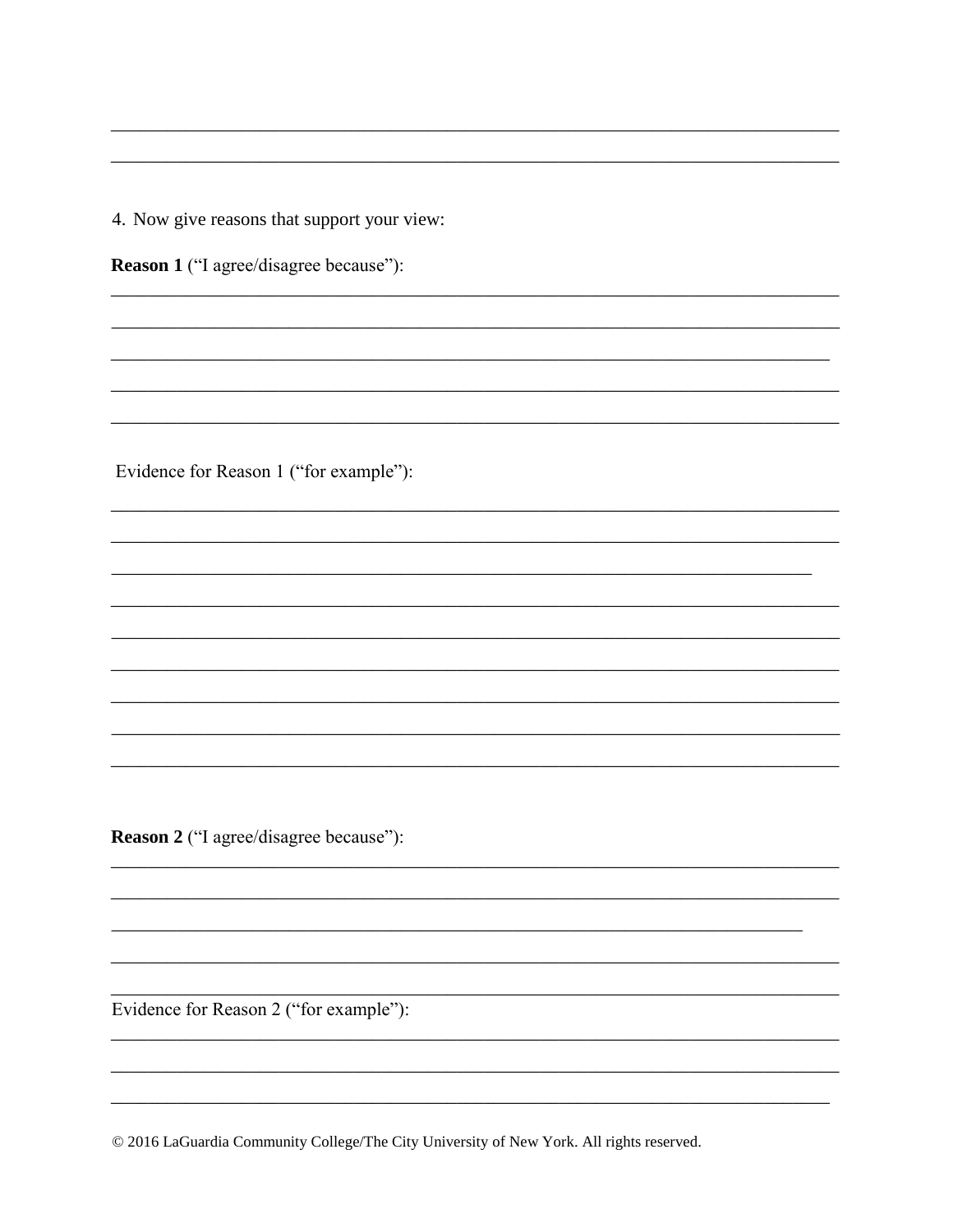Reason 3 ("I agree/disagree because")

Evidence for Reason 3 ("for example"):

# **FINAL REVIEW**

## Intro: HAT

 $Hook+AT&T+Author's summary (thesis+3 main points)+your Thesis (optional) Helpful$ verbs: states, observes, argues, contends, writes, illustrates

#### **Body Paragraphs: AREA**

Author's point+ my Response+ Example+ Author connection (do not repeat your first sentence)

**Conclusion: HAM** How article Affected Me